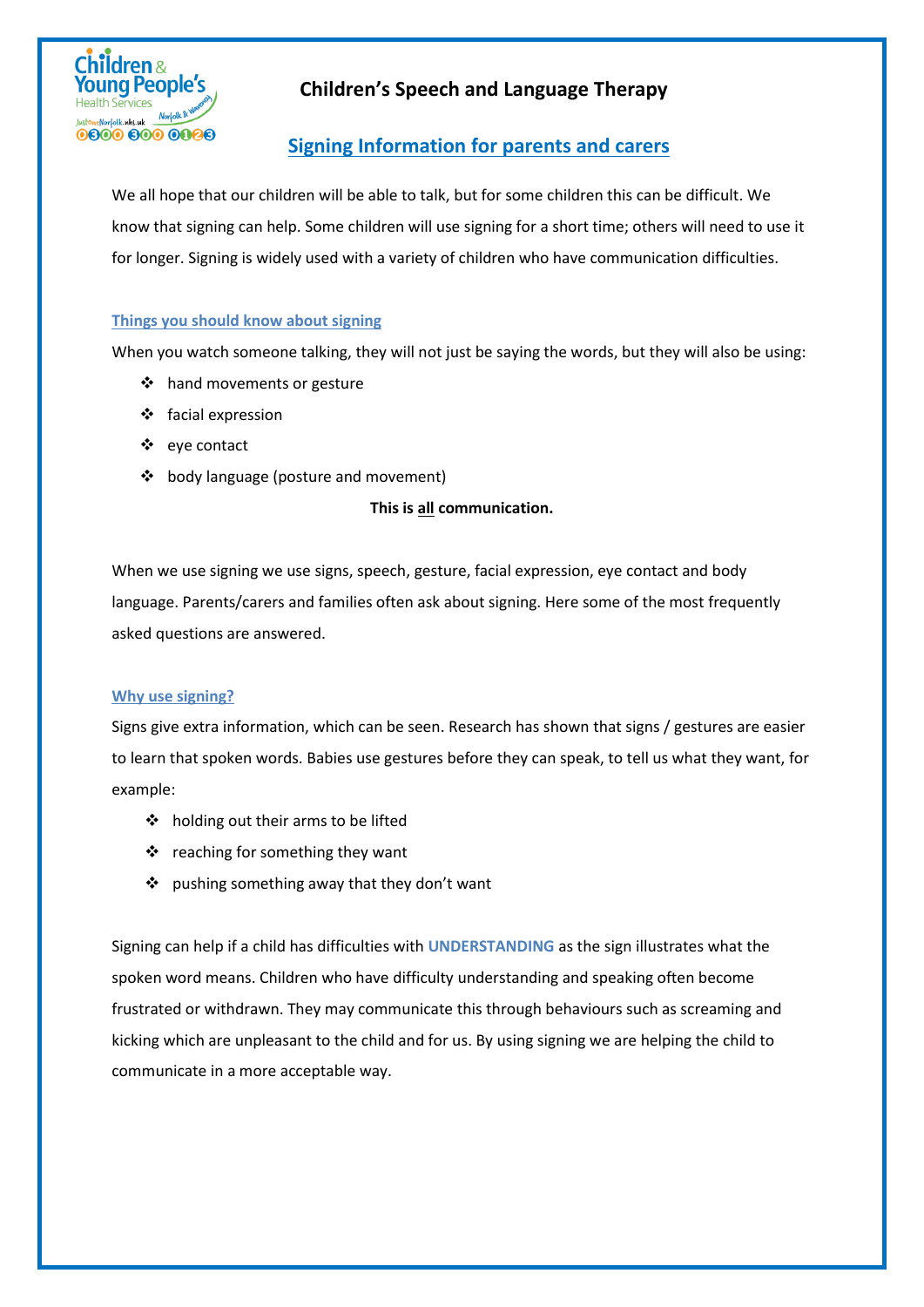

#### **Will signing stop my child from speaking?**

The good news is that no, it won't. Experience and research indicate that using gestures / signs promotes and stimulates speech development. It is very important that you use **SPEECH** together with **SIGNS.** 

#### **Who needs to use signing?**

Children learn to speak by listening to other people speaking. If your child is going to use signs to communicate, they need to see you and other people using them as well. **EVERYONE** needs to be involved – this means family members including siblings, grandparents, aunts, uncles etc. and teaching staff at your child's school or preschool.

#### **What will other people think?**

You may feel strange using signing at first and you may feel that people are looking at you, but with practice it soon becomes more natural and you know you are helping your child.

#### **How many signs do you start with?**

It is important that only a few signs are used at the beginning. These will usually be the most important ones for your child. They will be chosen by the people who know the child best. As your child learns, more signs will need to be introduced.

### **What are the important things to remember when using signs?**

- Signing should be used in **EVERY** aspect of your child's day.
- Always remember to **SPEAK** as you sign.
- $\cdot$  Encourage any attempt at signs or spoken words.
- At first it may be necessary to help move your child's arms and hands to make the first signs.
- Don't give up too soon. It may take a while for you and your child to learn to use signs.
- ❖ Have fun!

#### **How do I teach signs to my child?**

- 1. Choose the signs you want to teach your child.
	- $\triangle$  Choose a few signs for things that your child is motivated by.
	- $\cdot \cdot$  If your child already has a word or their own gesture for a word, then you don't need to teach them the sign for this.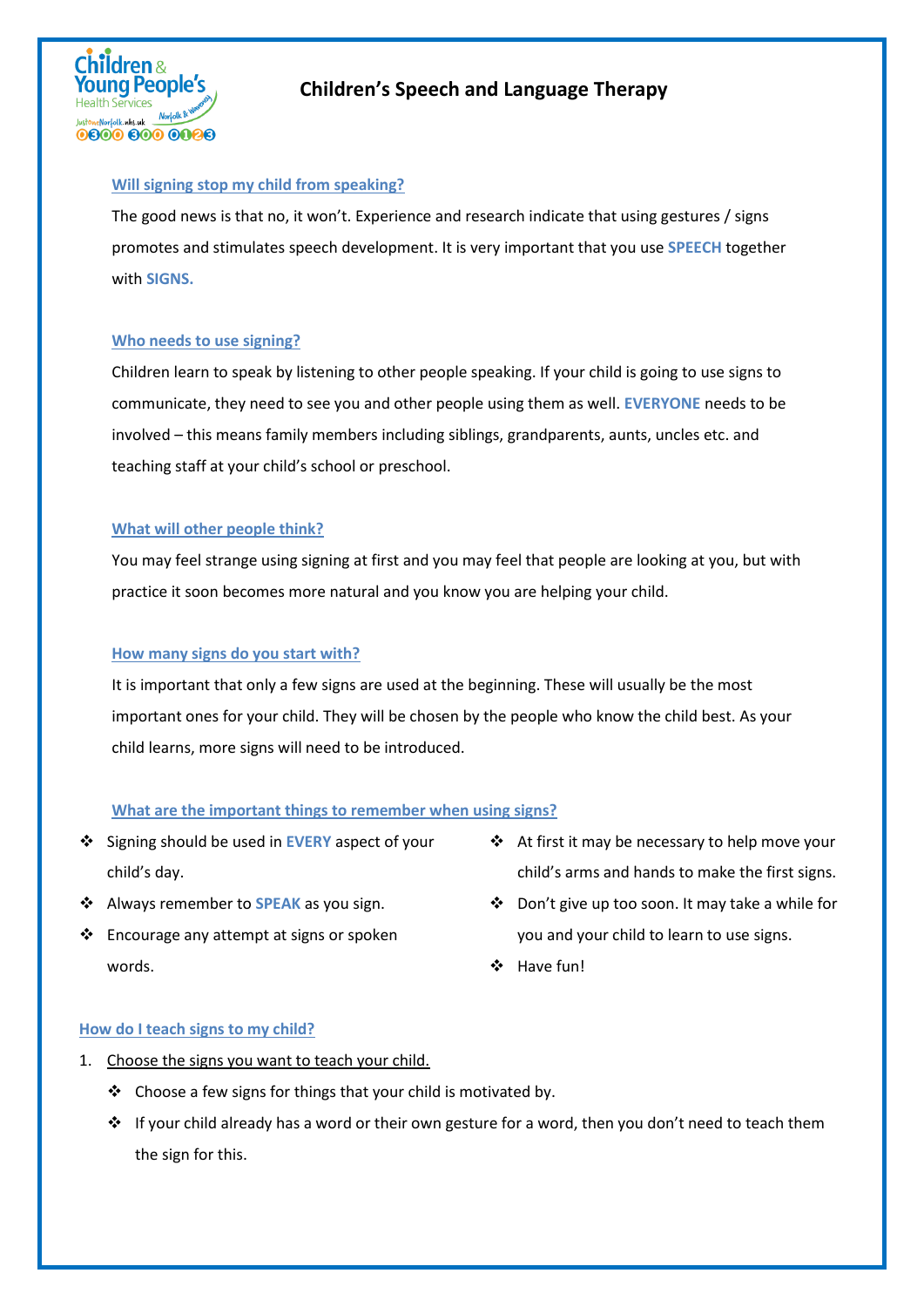

#### 2. Model/demonstrate the sign.

- In real life situations, at every opportunity demonstrate the sign for your child. At this point you are not necessarily expecting them to sign it back to you, but if they do, great!
- $\cdot$  By modelling the sign, the child learns what the concept and the sign mean.

**Example – "drink" -** when it is time to have a drink, say and sign for example "It's time for a drink. Let's go and get you a drink. Here's your drink. Is that a nice drink?"

### 3. Ask them to sign it for you

- When you have demonstrated the sign on several occasions, begin to ask the child to sign it for you, still modelling the sign as you do so.
- $\cdot \cdot$  If your child consistently signs the word when asked, move on to encouraging spontaneous use of signs.

 $\cdot \cdot$  If your child does not sign when asked, move on to the next stage - helping them to make the signs. **Example – "drink" -** before giving your child their drink **ask** them to sign it for you – "can you sign drink?" Make sure you sign "drink" as you ask them to sign, providing a good model. If they sign "drink," give them lots of praise and of course, their drink!

### 4. Help them to make the sign

- $\cdot$  Put your hand over your child's hand and physically help them to make the sign.
- You may need to help them for several goes before they will be able to sign when you ask them to.

#### 5. Encourage spontaneous use of signs

- $\div$  Simply ask "what do you want?"
- Say "you want a..?" and see if your child will fill in with a sign.
- Don't anticipate their every wish!
- $\triangleleft$  Offer them choices "do you want a banana or a drink?"

#### **Where can I learn signs?**

Your speech and language Therapist will show you how to make the signs that will be most useful for your child and will also point you in the direction of local training. The CBeebies programme Something Special featuring Mr Tumble uses Makaton signs and is a fun way to learn signing. Further information about training and resources etc. can be found at: **[www.makaton.org](http://www.makaton.org/)** or **[www.signalong.org.uk](http://www.signalong.org.uk/)**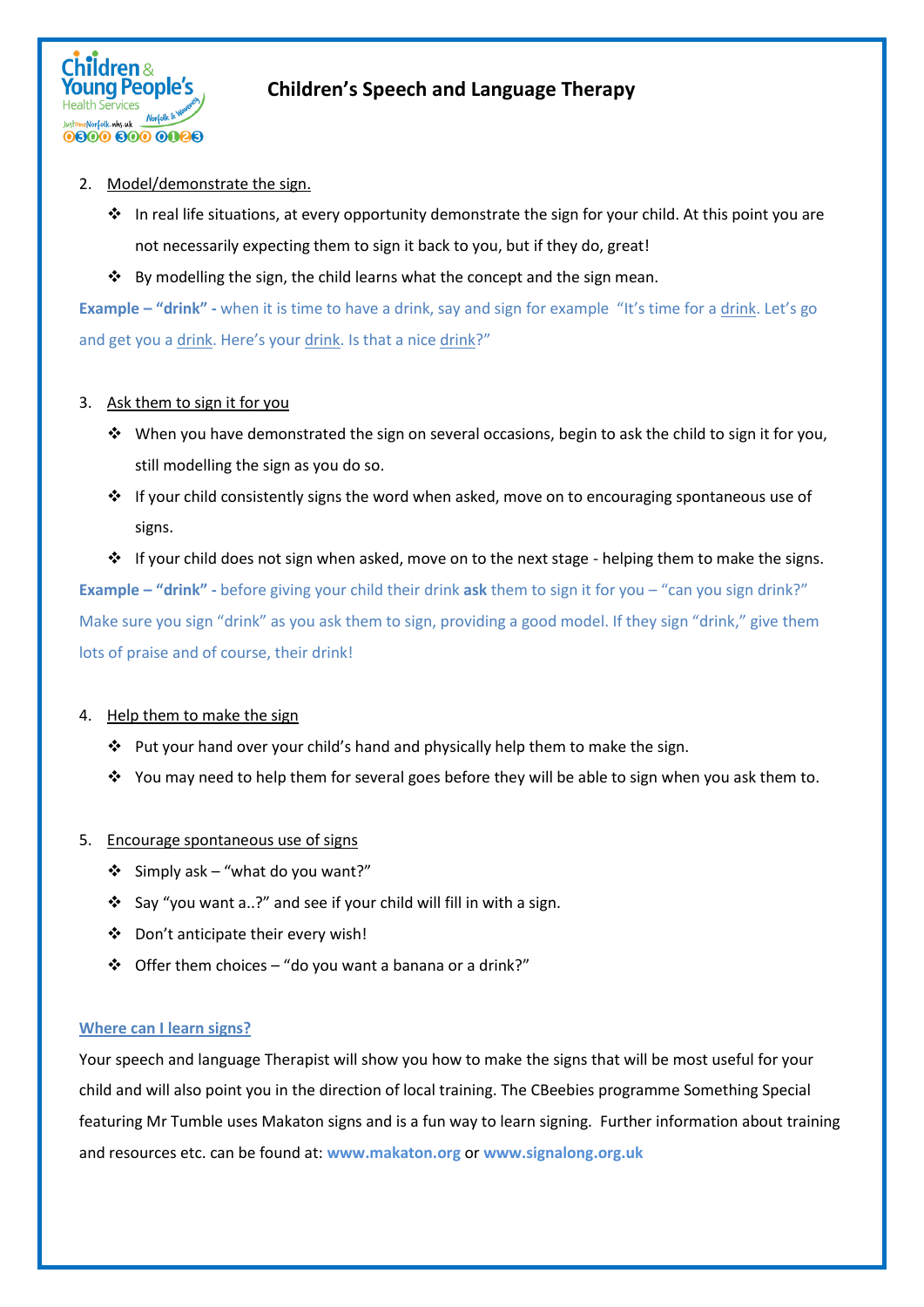# **Children &**<br>Young People's **Health Services** Health Services<br>JustoneNorfolk.nhs.uk Morfolk & No<br> **CROOC BOOC OF** 0800 800 0088

# **Children's Speech and Language Therapy**

## **Early Signs**

**People**

Mummy Daddy Brother Sister Baby

#### **Transport**

Car Aeroplane Train Boat Bike Bus **Tractor** 

#### **Actions**

To listen To look To go To come To give To sing To help To finish

### **Toys**

To play Bubbles Book Ball Teddy Doll Bricks

## **Baby**

Nappy Potty Buggy/pram

#### **Food and drink**

To eat To drink A drink A baby's bottle A baby's cup Spoon Dinner Biscuit Apple Banana Cake Sweets Milk Water Juice

### **Household**

House/Home Telephone Television Bed Toilet To sleep To sit To stand To wash To bath To shower

### **Animals**

Cow Horse Sheep Pig Duck Fish Chicken Rabbit Butterfly Dog Cat Bird

### **Personal/Social**

Hello Goodbye Yes No I/me Mine You Please Thank you

### **Other**

More All gone Good Hot Cold Clean Dirty What? Where?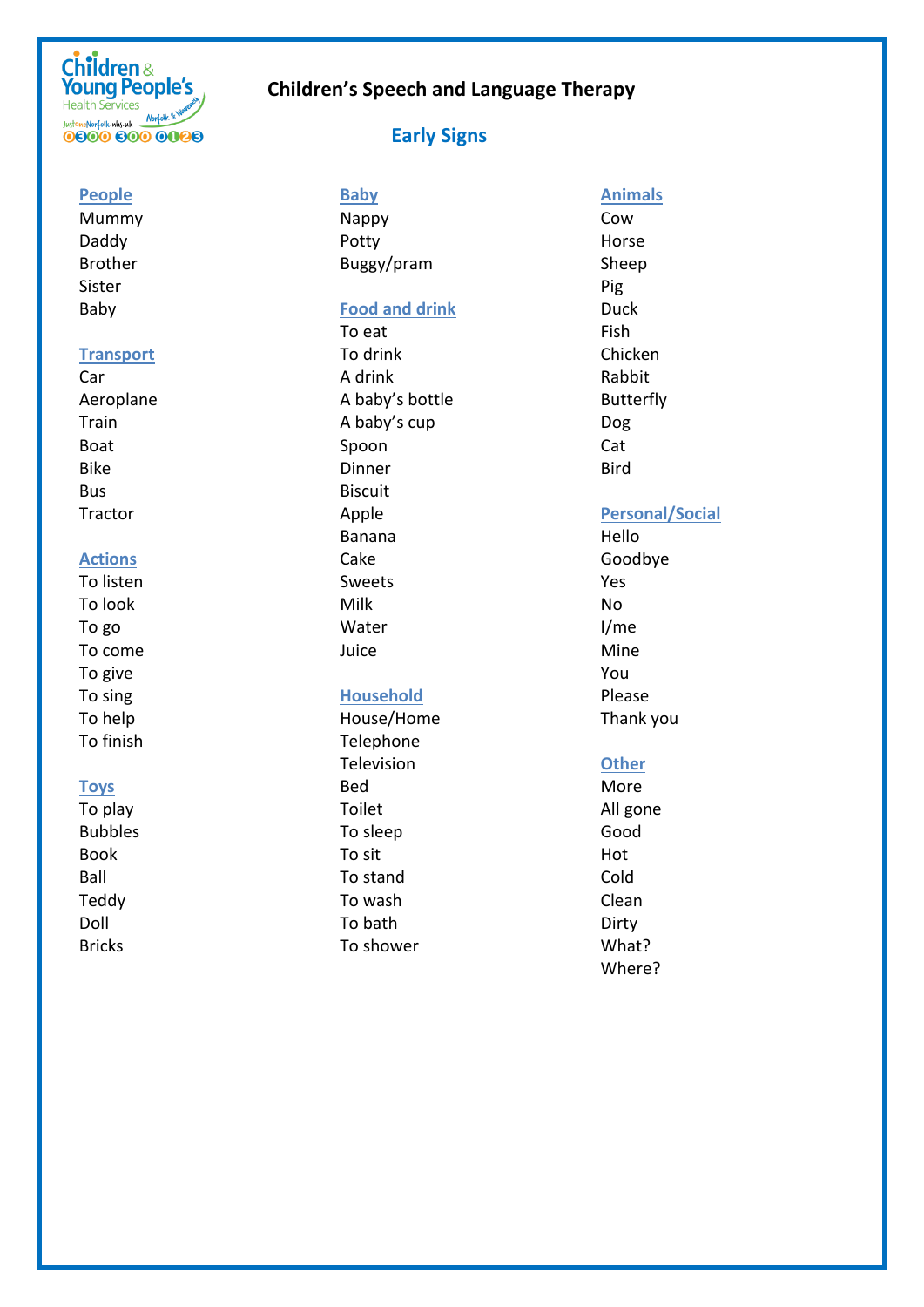Children &<br>Young People's Health Services<br>JustoneNorfolk.whs.uk Morfolk & World Company

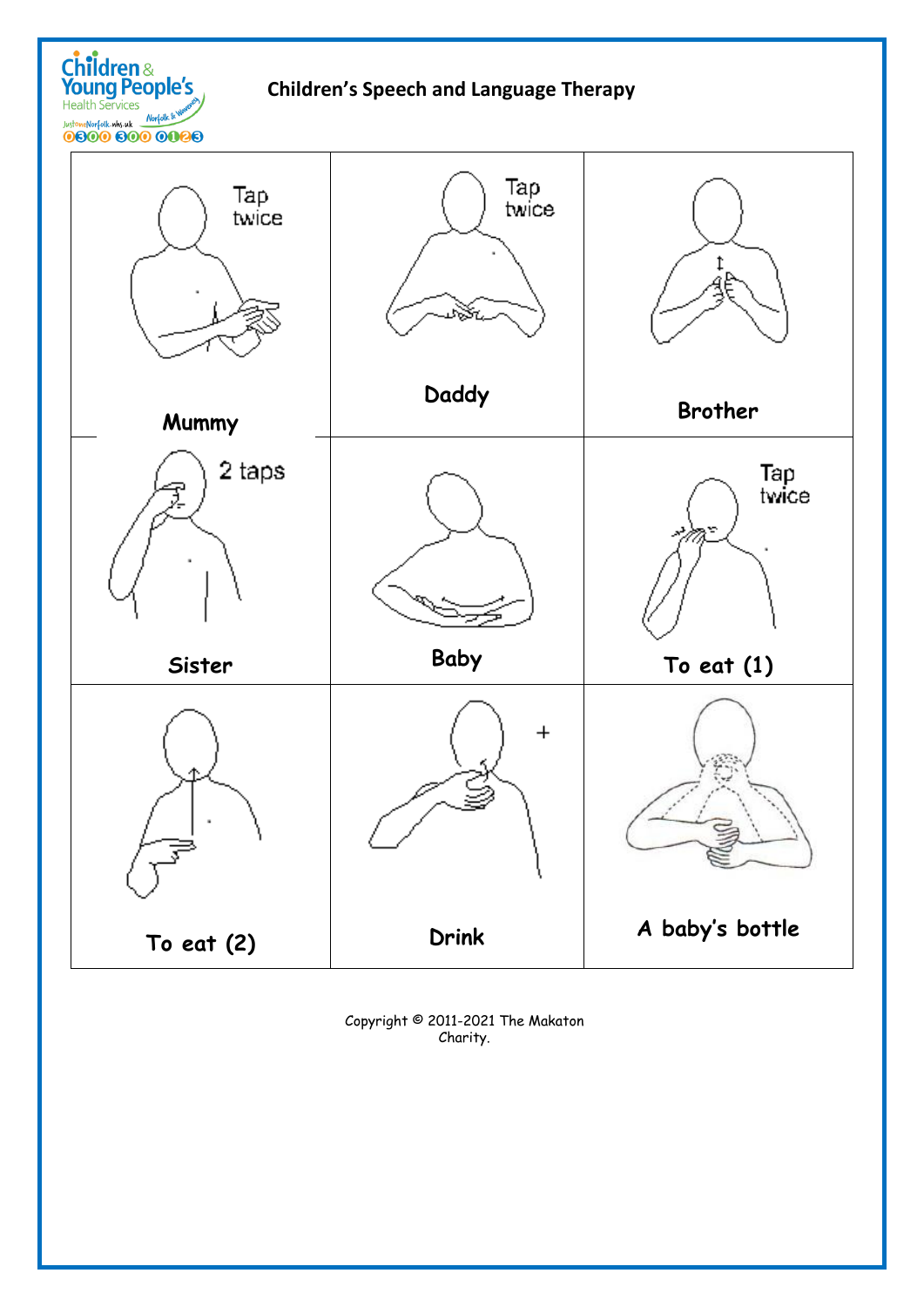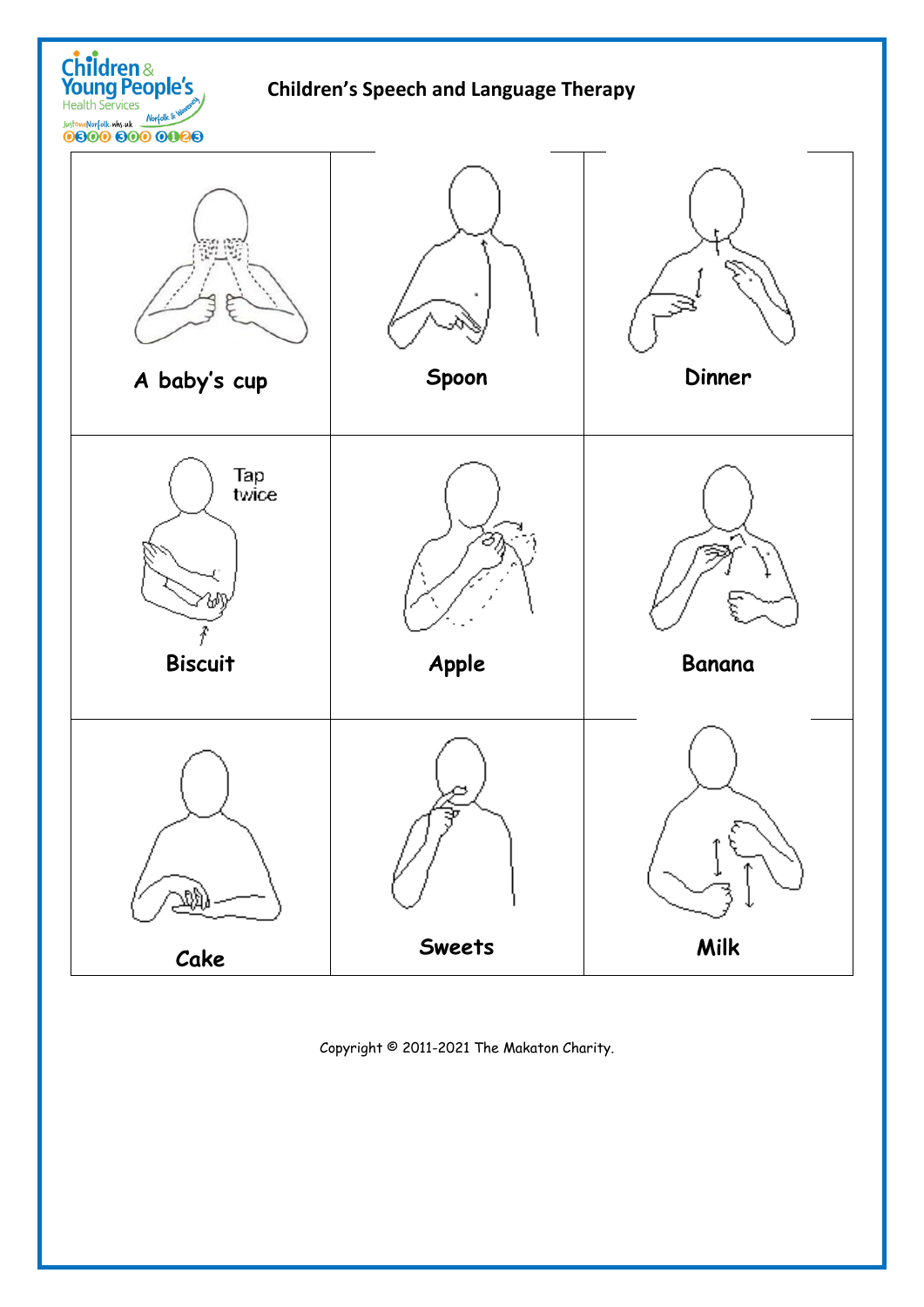

Children &<br>Young People's

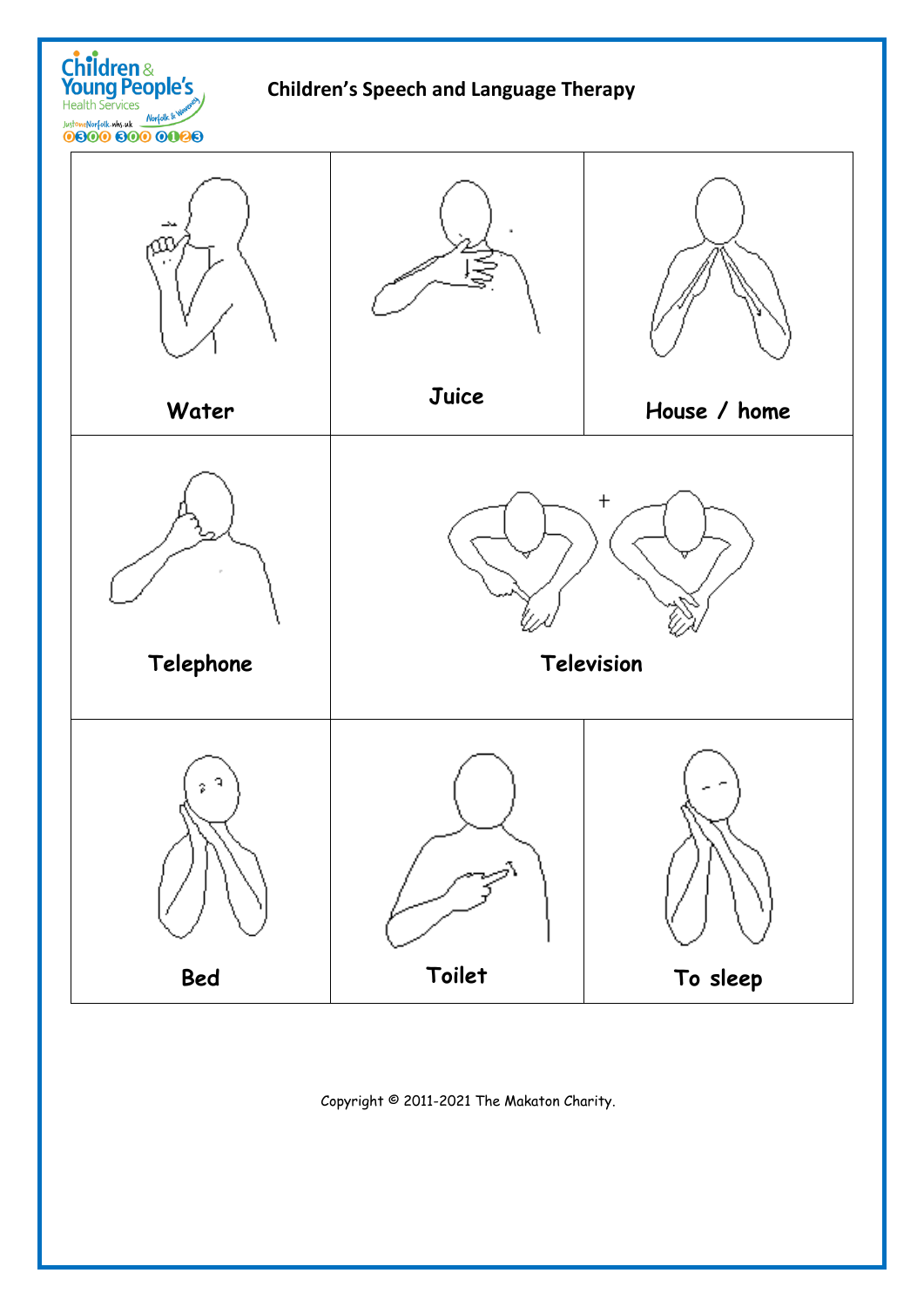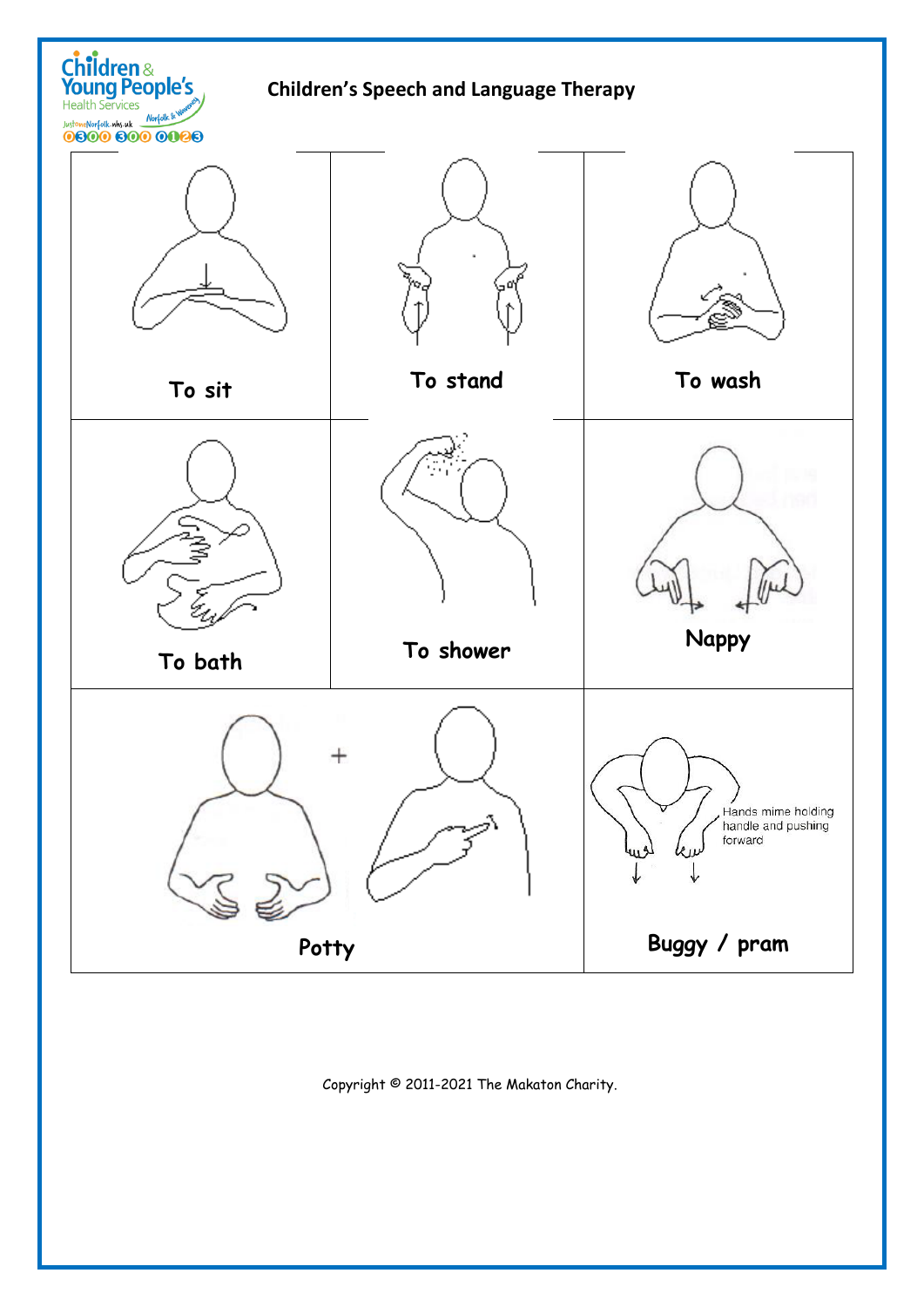

Children &<br>Young People's

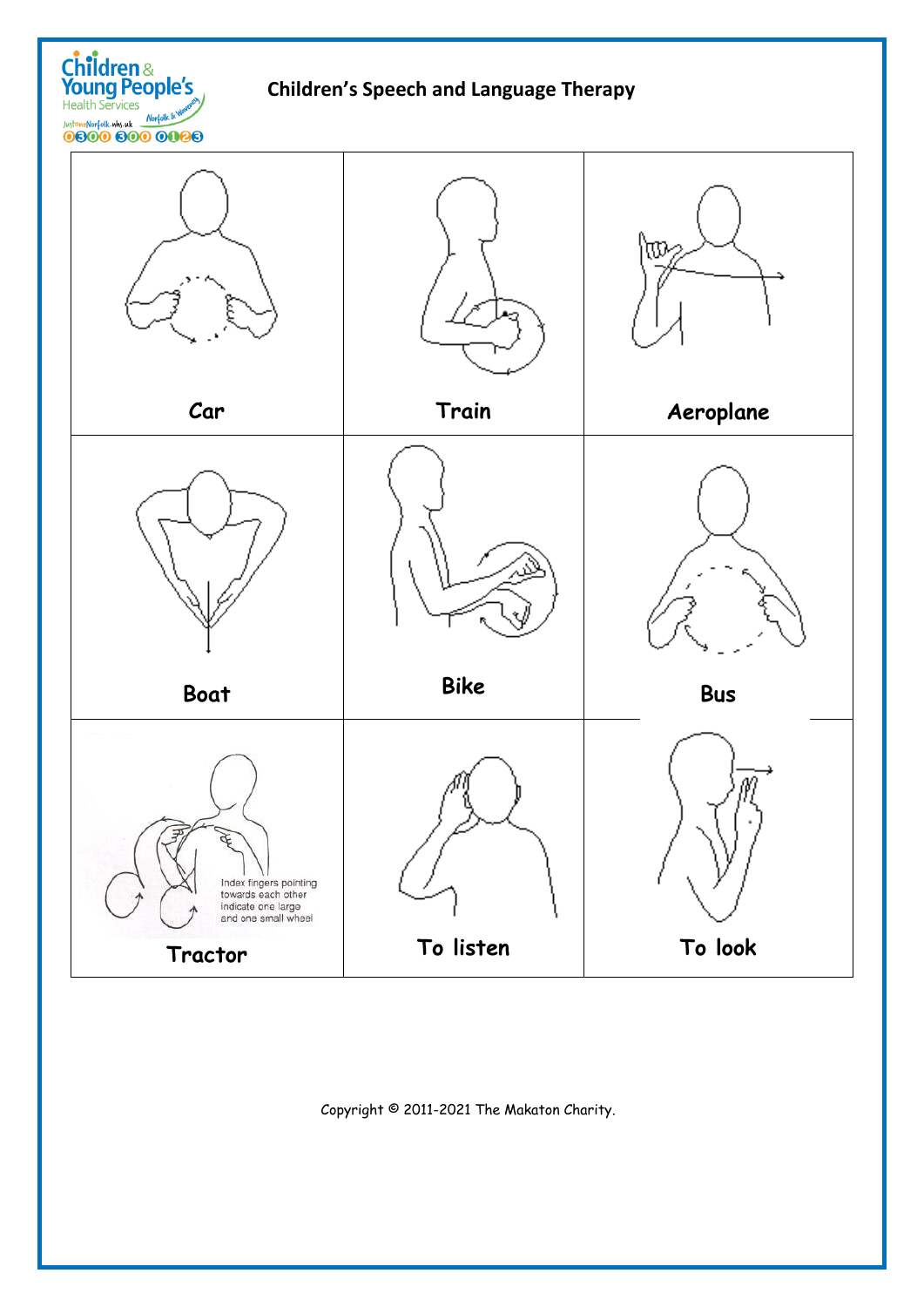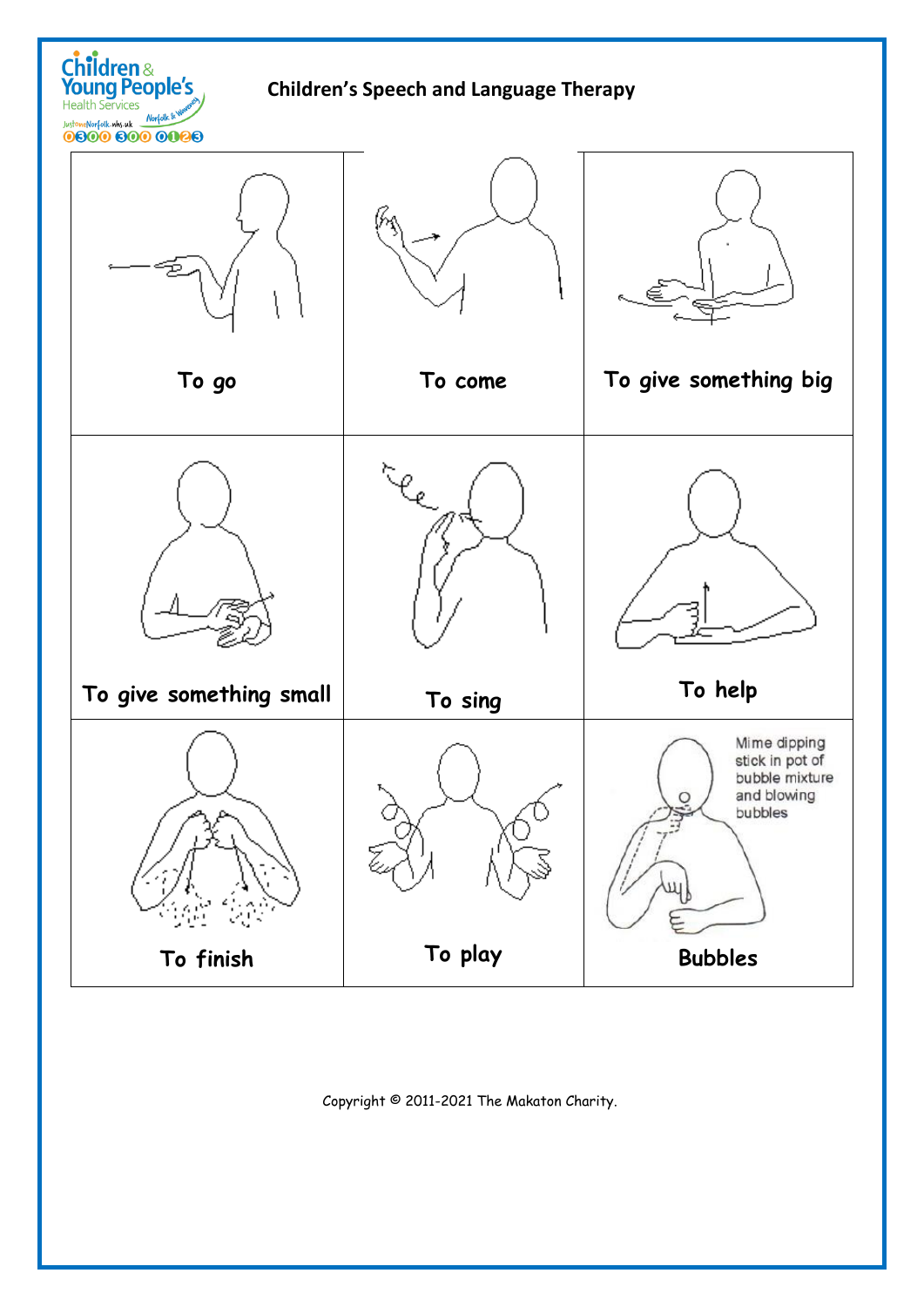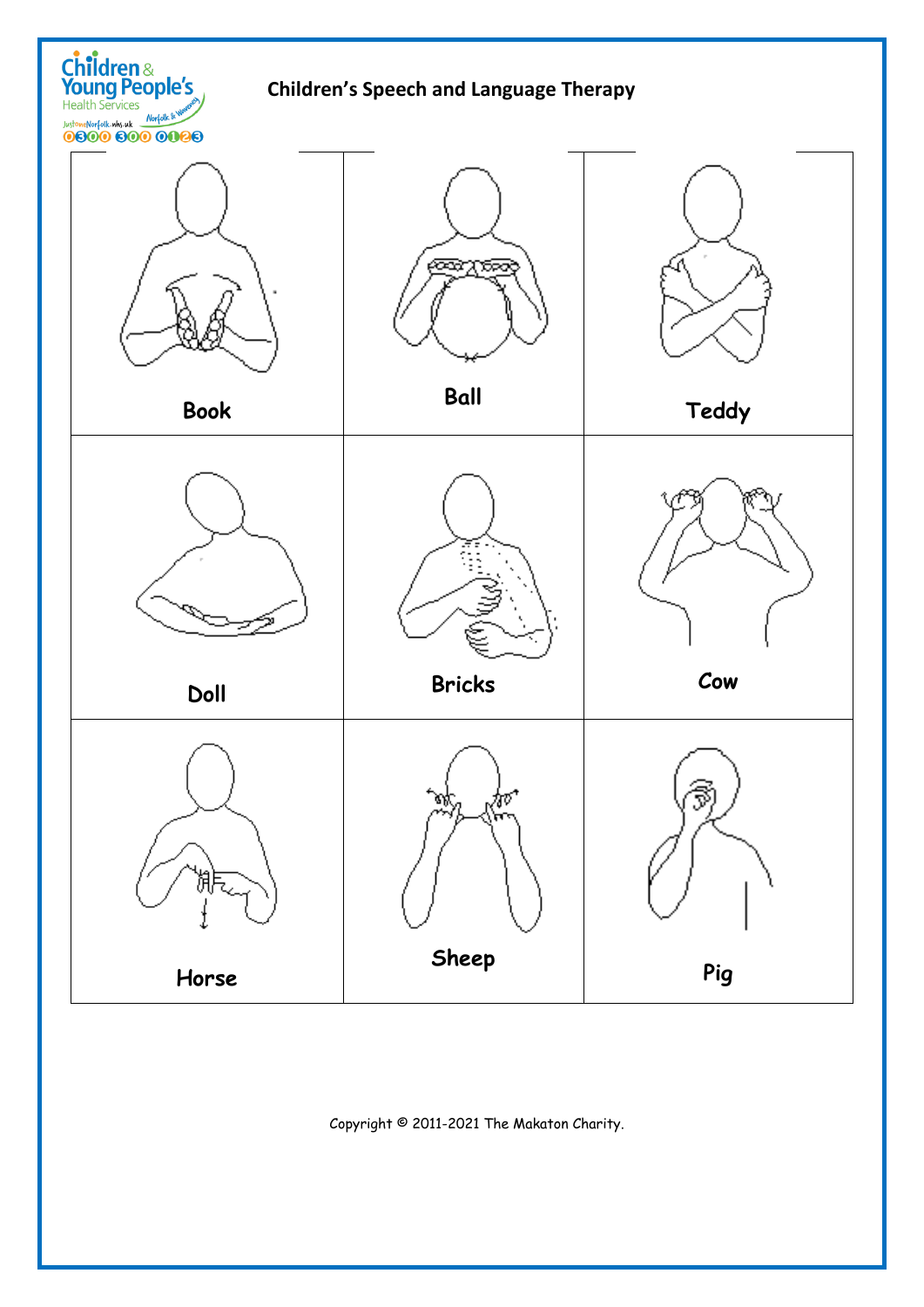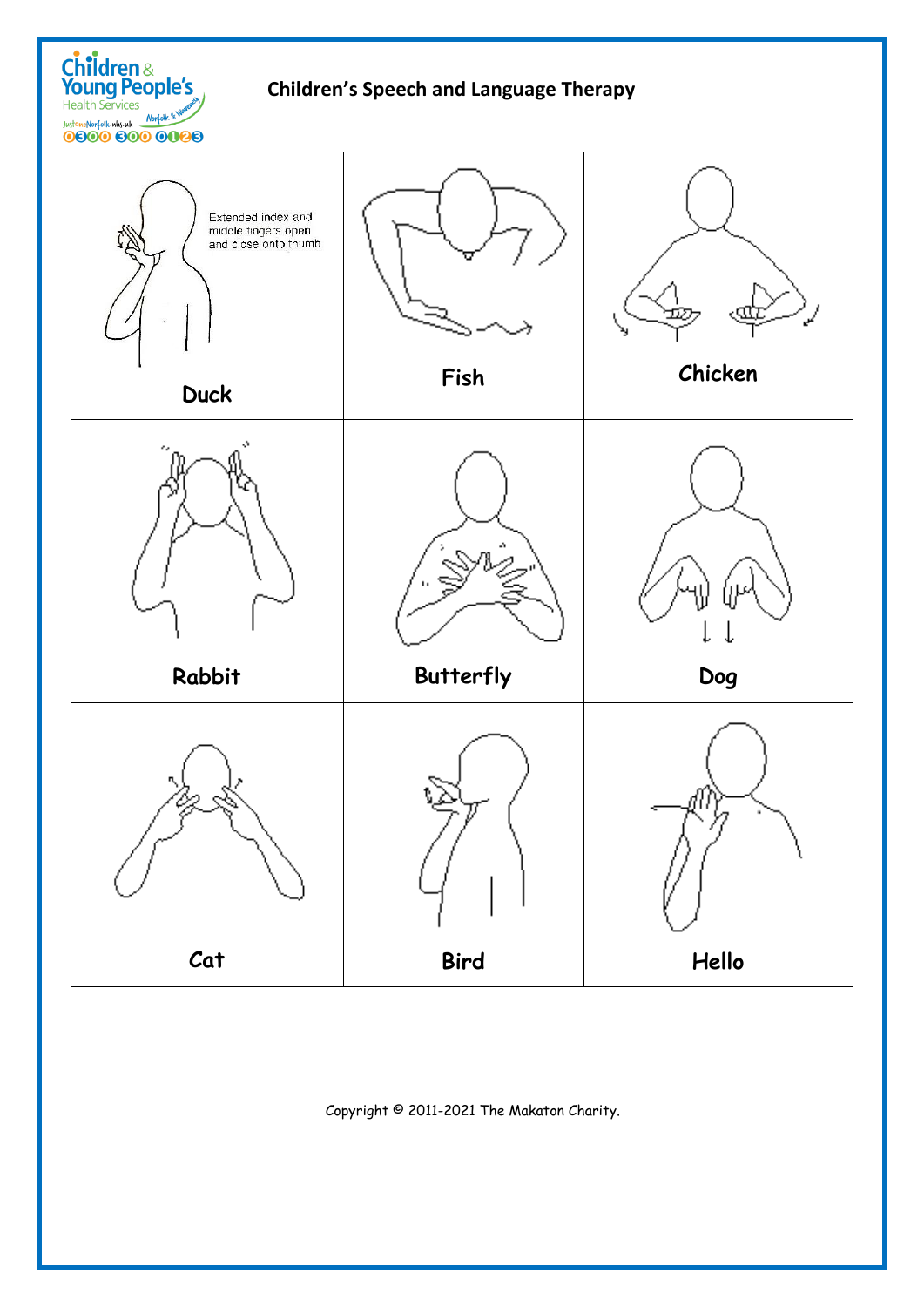